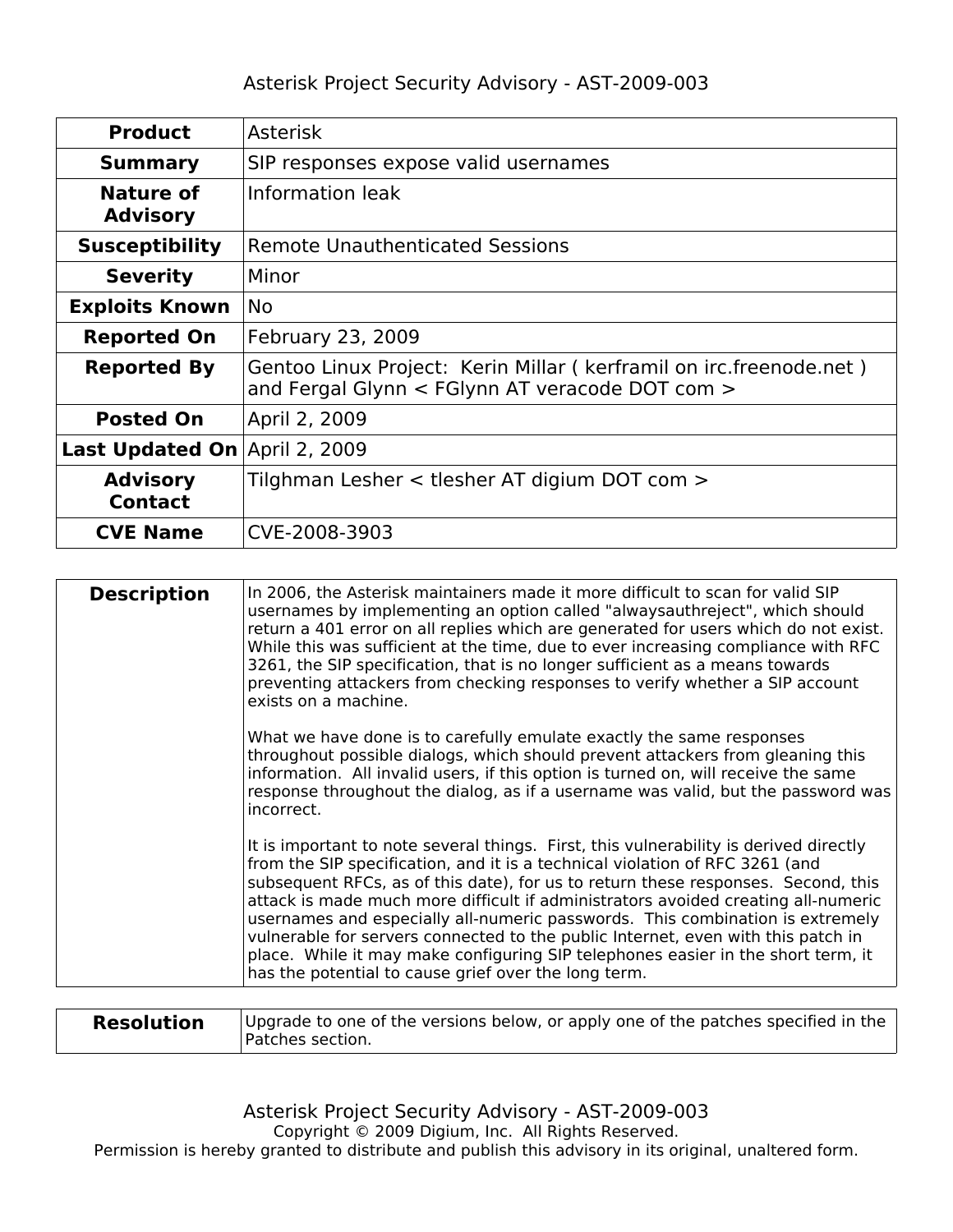| <b>Affected Versions</b>         |                                 |                                |  |
|----------------------------------|---------------------------------|--------------------------------|--|
| <b>Product</b>                   | <b>Release</b><br><b>Series</b> |                                |  |
| Asterisk Open Source             | 1.2.x                           | All versions prior to 1.2.32   |  |
| Asterisk Open Source             | 1.4.x                           | All versions prior to 1.4.24.1 |  |
| Asterisk Open Source             | 1.6.0.x                         | All versions prior to 1.6.0.8  |  |
| <b>Asterisk Addons</b>           | 1.2.x                           | Not affected                   |  |
| <b>Asterisk Addons</b>           | 1.4.x                           | Not affected                   |  |
| Asterisk Addons                  | 1.6.x                           | Not affected                   |  |
| <b>Asterisk Business Edition</b> | A.x.x                           | All versions                   |  |
| <b>Asterisk Business Edition</b> | B.x.x                           | All versions prior to B.2.5.8  |  |
| <b>Asterisk Business Edition</b> | C.1.x.x                         | All versions prior to C.1.10.5 |  |
| <b>Asterisk Business Edition</b> | C.2.x.x                         | All versions prior to C.2.3.3  |  |
| AsteriskNOW                      | 1.5                             | Not affected                   |  |
| s800i (Asterisk Appliance)       | 1.3.x                           | All versions prior to 1.3.0.2  |  |

| <b>Corrected In</b>              |                |  |  |
|----------------------------------|----------------|--|--|
| <b>Product</b>                   | <b>Release</b> |  |  |
| Asterisk Open Source             | 1.2.32         |  |  |
| Asterisk Open Source             | 1.4.24.1       |  |  |
| Asterisk Open Source             | 1.6.0.8        |  |  |
| <b>Asterisk Business Edition</b> | B.2.5.8        |  |  |
| <b>Asterisk Business Edition</b> | C.1.10.5       |  |  |
| <b>Asterisk Business Edition</b> | C.2.3.3        |  |  |
| s800i (Asterisk Appliance)       | 1.3.0.2        |  |  |

| <b>Patches</b>                                                           |                |
|--------------------------------------------------------------------------|----------------|
| <b>Patch URL</b>                                                         | <b>Version</b> |
| http://downloads.digium.com/pub/asa/AST-2009-003-1.2.diff.txt            | 1.2            |
| http://downloads.digium.com/pub/asa/AST-2009-003-1.4.diff.txt            | 1.4            |
| http://downloads.digium.com/pub/asa/AST-2009-003-1.6.0.diff.txt<br>1.6.0 |                |
| http://downloads.digium.com/pub/asa/AST-2009-003-1.6.1.diff.txt          |                |

Asterisk Project Security Advisory - AST-2009-003

Copyright © 2009 Digium, Inc. All Rights Reserved.

Permission is hereby granted to distribute and publish this advisory in its original, unaltered form.